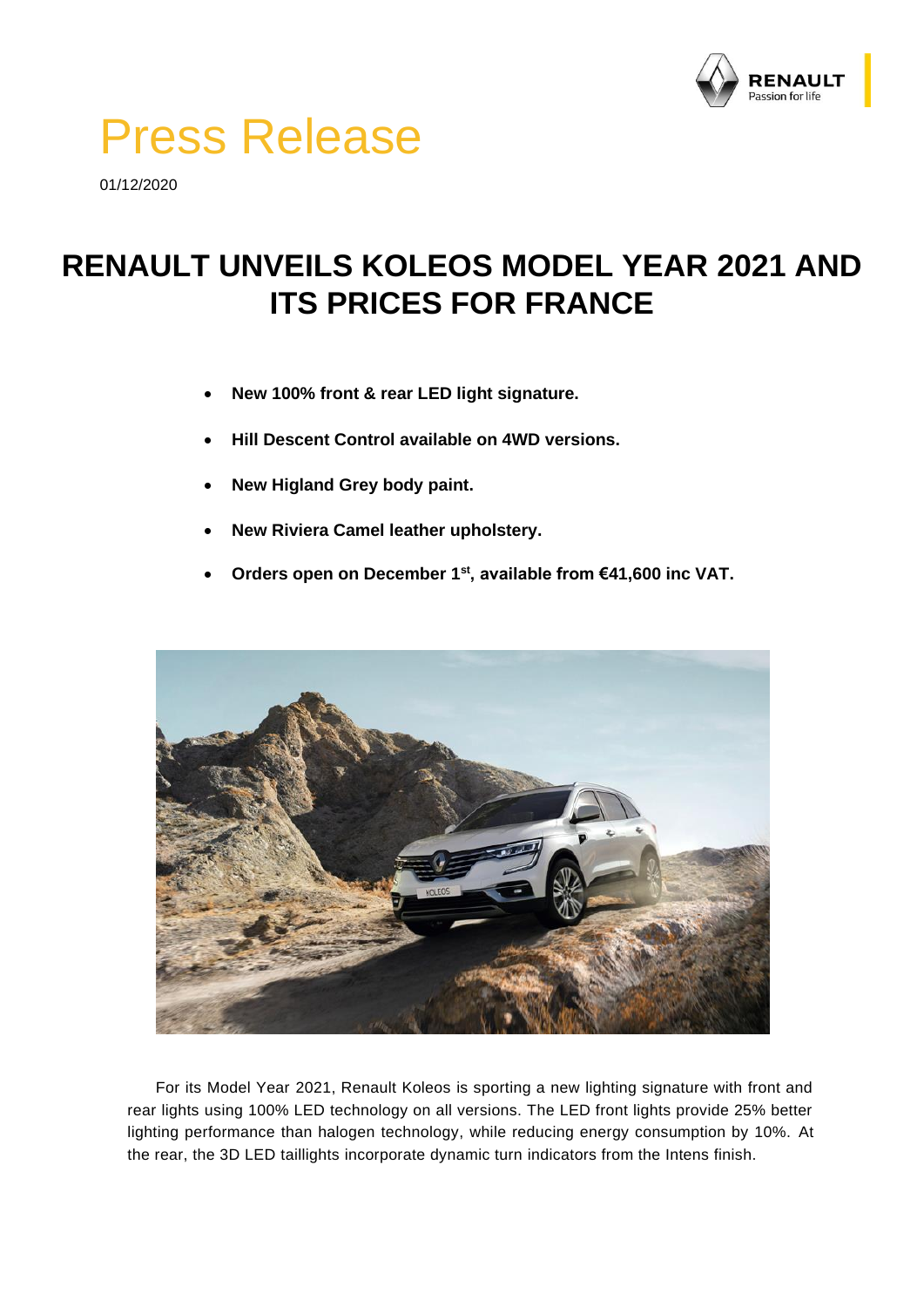In terms of colours and materials, Koleos has a new Highland Grey exterior colour and a new leather interior. Available from the Intens trim level, this new Riviera Camel leather upholstery also comes with brown wood inserts on the door panels and dashboard for a truly club feel inside Koleos.

In conjunction with all-wheel drive, Hill Descent Control is now available as an option on Koleos. Available on the diesel Blue dCi 190 4x4 X-Tronic engine, this device operates between 5 and 30 km/h, and limits Koleos' descent speed without using the brake pedal. Ideal for off-road driving, it allows the driver to concentrate solely on its path.

With this Model Year 2021, Renault Koleos also simplifies its range, which now starts from the Intens finish at €41,600 including tax. Recently introduced under the bonnet, the petrol engine TCe 160 combined with the 7-speed EDC gearbox, offers comfort and sobriety by emitting only 153g of CO2/km. In addition, all Koleos engines (TCe 160 EDC FAP & Blue dCi 190 4x4 X-Tronic) comply with the Euro6 DFull standard.

| KOLEOS MY 2021                                      | <b>Prices inc VAT</b> I |
|-----------------------------------------------------|-------------------------|
| Intens TCe 160 EDC                                  | 41 600 €                |
| Initiale Paris TCe 160 EDC                          | 44 400 €                |
| Initiale Paris Blue dCi 190 X-Tronic All Mode 4x4-i | 48 700 €                |

| <b>OPTIONS</b>                                     | Versions              | Prices inc VAT |
|----------------------------------------------------|-----------------------|----------------|
| Winter Pack (Heated windscreen, Heated rear seats, | Intens,               |                |
| Headlamp washer, Heated steering wheel)            | <b>Initiale Paris</b> | 400 €          |
| Panoramic power sunroof                            | ALL                   | 1 300€         |
| Motorised tailgate with hands-free operation       | Intens                | 450€           |
| <b>Bose Sound System</b>                           | Intens                | 800€           |
| Metallic shades                                    | ALL                   | 750€           |
| Special shades                                     | ALL                   | 950€           |